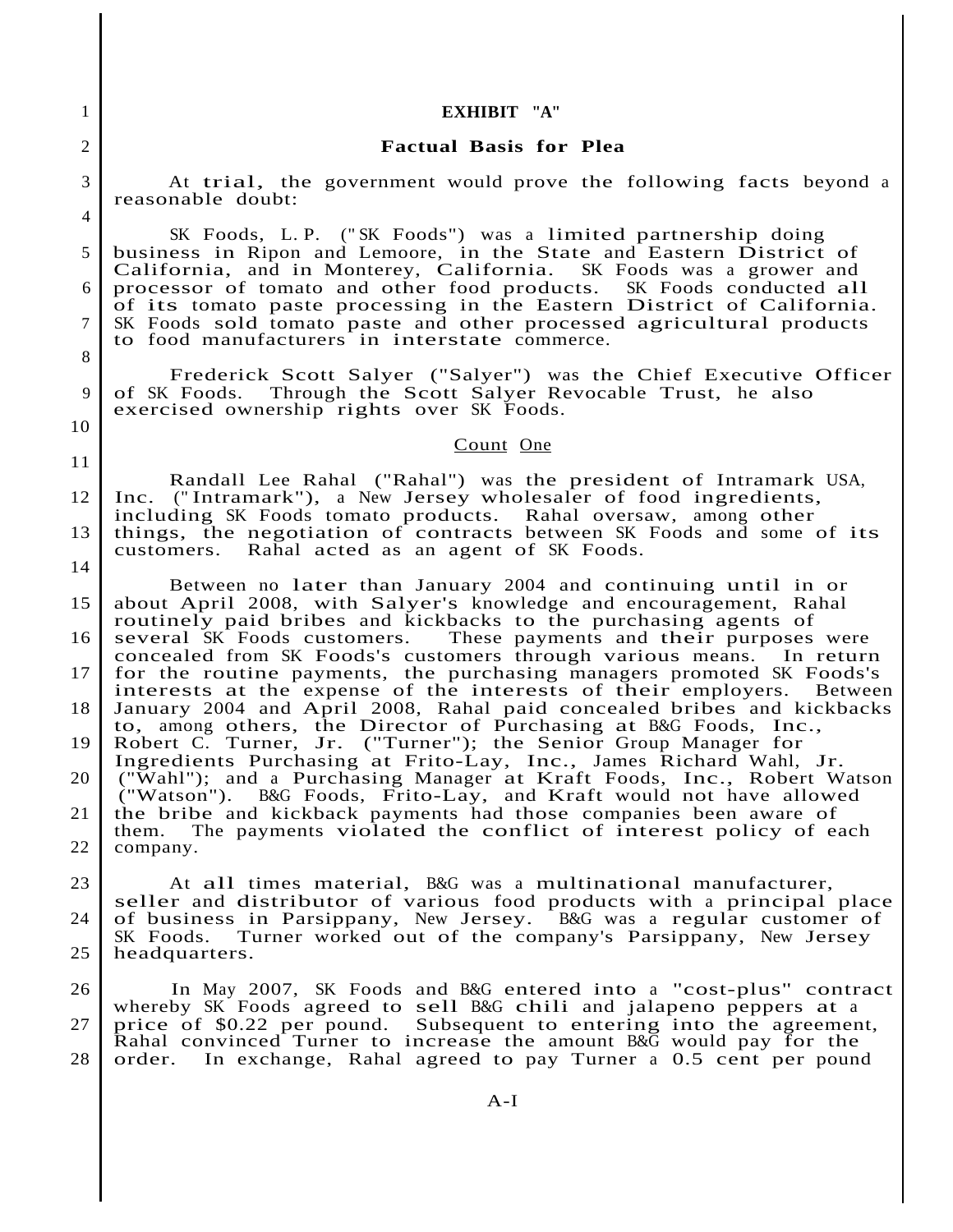1 kickback for the price increase.

2 Rahal reported his activities to Salyer for the purpose of planning and promoting SK Foods's business. In an intercepted 3 telephone conversation on June 22, 2007, Rahal explained to Salyer that he had gotten Turner to commit B&G to paying extra in exchange for the bribe. Salver acknowledged the arrangement with B&G and the 4 for the bribe. Salyer acknowledged the arrangement with B&G and the bribe payment to Turner, and planned SK Foods's business affairs 5 accordingly. 6 **On July 11, 2007, Rahal made a concealed bribe to Turner** by mailing a \$2,000 check to Turner's wife. This transaction is charged 7 as Racketeering Act 3D. <sup>8</sup> At Salyer's direction, beginning no later than 2003, and continuing until April 2008, SK Foods routinely materially falsified 9 the values of the various grading factors and data contained on the certificates of analysis, bills of lading, invoices and bin labels <sup>10</sup> that SK Foods sent to its customers. Former employees Alan Huey and Jennifer Dahlman falsified and directed other SK Foods employees to <sup>11</sup> falsify these documents to appear to meet customer specifications and/or regulatory requirements concerning the percentage of natural 12 tomato soluble solids, mold count, screen size, production date, viscosity, and whether the tomato paste qualified as "organic." SK <sup>13</sup> Foods falsified this data for the purpose of inducing its customers to accept product that the customers may otherwise have rejected. In his 14 position as CEO and owner of SK Foods, Salyer ordered his subordinates to falsify grading factors. 15 In a transaction charged as Racketeering Act 8, on July 18, 2003, 16 SK Foods, in Lemoore, California, mailed an invoice for 9,217 pounds of tomato paste to a customer in Pennsylvania. Consistent with 17 Salyer's instructions to falsify information to match customers' Baryor's instructions to raisity information to mater easteshers <sup>18</sup> falsified from conventional to organic. If the customer had known that the paste was not organic under FDA regulations, the customer <sup>19</sup> would not have accepted it or paid for it. 20 Count Eight <sup>21</sup> Beginning at least as early as January 2006 and continuing until approximately June 2007, in the Eastern District of California and 22 elsewhere, Salyer participated in a conspiracy to fix prices of tomato paste sold to McCain Foods, USA, Inc. ("McCain"). The primary purpose 23 of this conspiracy was to fix the price of tomato paste sold to McCain In the United States. During the relevant time, Salyer was the Chief 24 Executive Officer of SK Foods and had ultimate authority to make pricing decisions. 25 In or about January 2007, McCain solicited bids for approximately <sup>26</sup> 2.5 million pounds of tomato paste to be used in making Ellio's Pizza, which is sold only in the United States. Rahal, on behalf of SK 27 Foods, submitted a bid at 34 cents per pound. 28 Around the same time, Salyer and his co-conspirators discussed